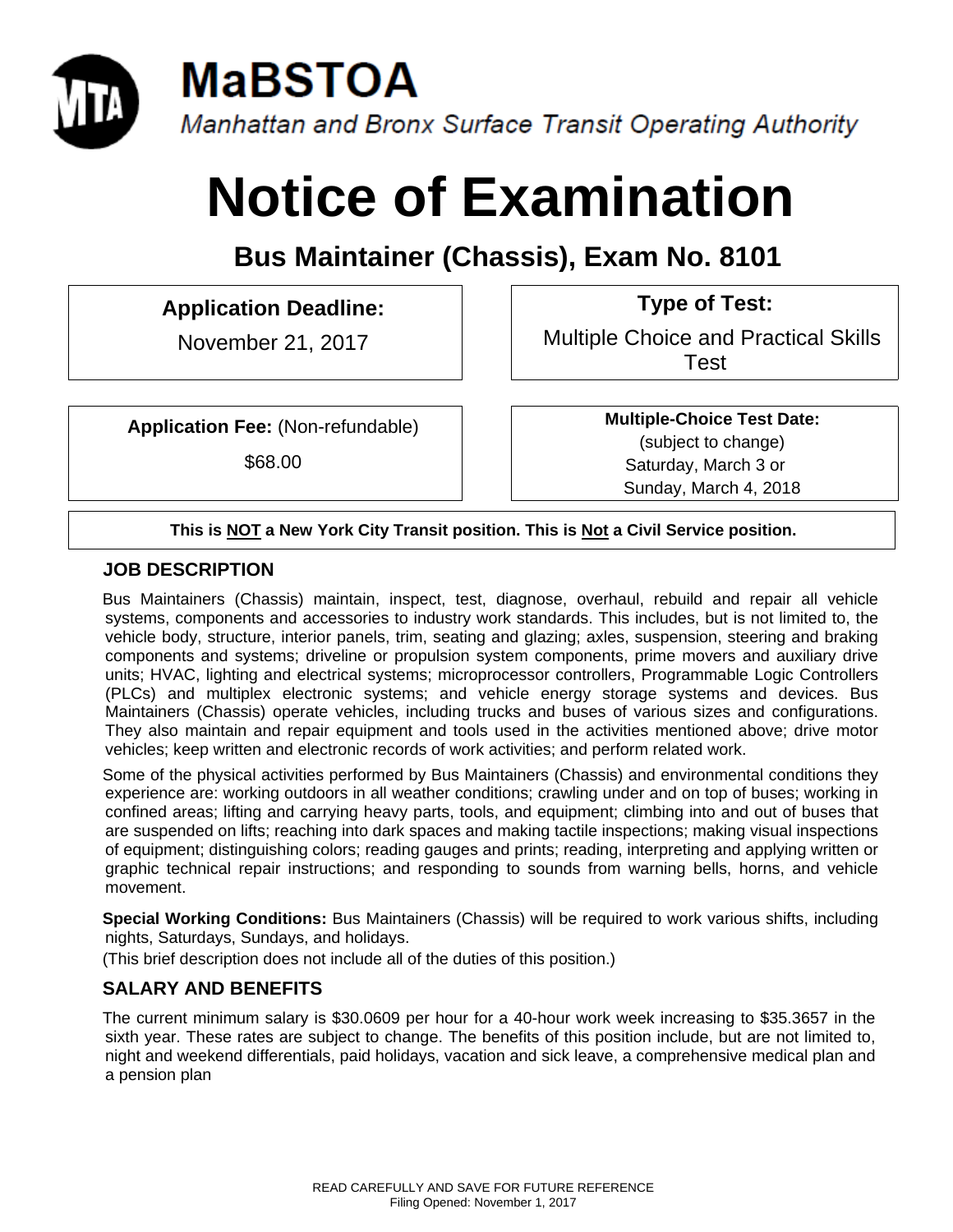#### **HOW TO QUALIFY**

**Education and Experience Requirements:** By the **last day of the Application Period** you must have a minimum of:

- 1. Four years of full-time satisfactory experience as a journey level mechanic (i.e., a fully trained, knowledgeable, experienced, proficient and competent mechanic) repairing passenger automobiles, trucks, buses or aircraft; or
- 2. Three years of full-time experience as described in paragraph "1" above, plus completion of one of the following listed below **before obtaining your journey-level experience.**
	- A. Two years of satisfactory experience as a mechanic's helper, apprentice, or trainee performing or assisting in the work described above; or
	- B. Graduation from a recognized trade school or technical school, approved by a state's Department of Education or comparable agency, with a major course of study in automotive mechanics or a closely related field, totaling 600 hours; or
	- C. Graduation from a vocational high school, approved by a state's Department of Education or comparable agency, with a major course of study in automotive mechanics, or a closely related field; or
	- D. Graduation from an accredited college or university with an AAS degree or higher in automotive mechanics or a closely related field. Accreditation must be by a regional, national, professional, or specialized agency recognized as an accrediting body by the U.S. Secretary of Education and by the council for Higher Education Accreditation (CHEA).

**The following are types of experience that are not acceptable:** auto body and fender repair, auto or truck assembly; dealership make-ready repair; fuel, oil and lube servicing; vehicle inspection; exclusive specialty replacement shop work, such as tire replacement, replacement of exhaust parts (muffler), glass, climate control parts, etc., and salvage and junkyard extraction.

You may be given the test before we review your qualifications. You are responsible for determining whether you meet the qualification requirements for this examination prior to submitting your application. If you are marked "Not Qualified," your application fee will **not** be refunded and you will **not** receive a score.

#### **REQUIREMENTS TO BE APPOINTED**

**Driver License Requirement:** At the time of promotion, you must possess either:

- 1. A Class B *Commercial Driver License (CDL)* valid in the State of New York with a passenger endorsement and no disqualifying restrictions; or
- 2. A Motor Vehicle Driver License valid in the state of New York and a Learner Permit for a Class B *Commercial Driver License (CDL)* valid in the State of New York with a passenger endorsement and no disqualifying restrictions

Candidates who qualify under "2" above will be appointed subject to the receipt of a Class B Commercial Driver License (CDL) valid in the State of New York with a passenger endorsement and no disqualifying restrictions at the end of a special training course in bus operation.

Candidates who fail to successfully complete the special training course in bus operation, including the receipt of a Class B CDL valid in the State of New York with a passenger endorsement and no disqualifying restrictions, will be terminated.

If you have serious moving violations, a license suspension or an accident record, you may be disqualified. The Class B CDL with passenger endorsement and no disqualifying restrictions must be maintained for the duration of your employment.

**Medical Requirement:** Medical guidelines have been established for the position of Bus Maintainer (Chassis). You will be examined to determine whether you can perform the essential functions of the position of Bus Maintainer (Chassis). Where appropriate, a reasonable accommodation will be provided for a person with a disability to enable him or her to perform the essential functions of the position.

(continued)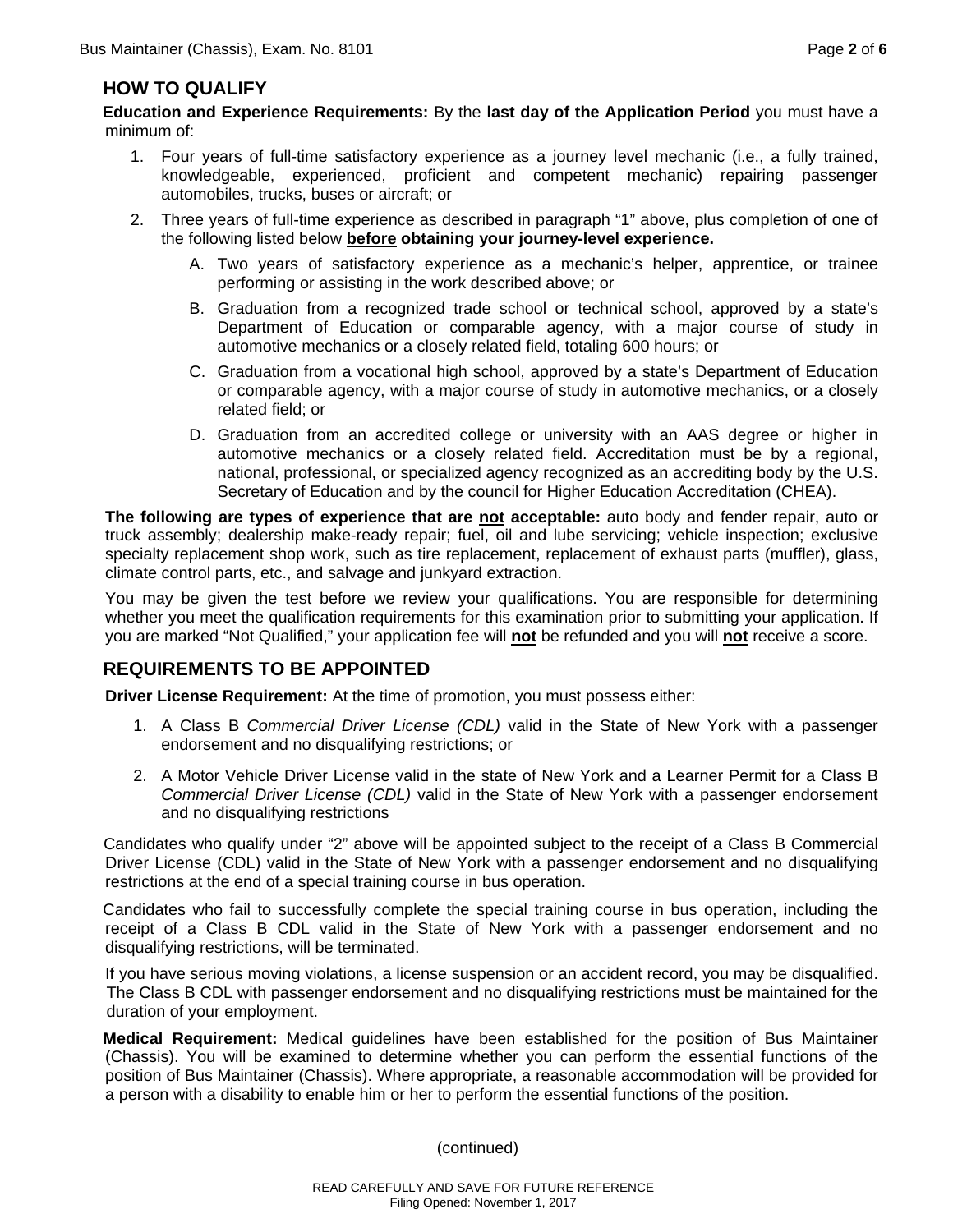#### **REQUIREMENTS TO BE APPOINTED (continued)**

**Drug Screening Requirement:** You must pass a drug screening in order to be appointed, and if appointed, you will be subject to random drug and alcohol tests for the duration of your employment. Additionally, if you have tested positive on a drug or alcohol test or had a refusal to test during preemployment or while employed by a Federal DOT-regulated employer during the applicable period, you must have completed the Substance Abuse Professional (SAP) process required by federal law in order to be appointed to this safety-sensitive position.

**Proof of Identity Requirement:** Under the Immigration Reform and Control Act of 1986, you must be able to prove your identity and your right to obtain employment in the United States prior to employment.

**English Requirement:** You must be able to understand and be understood in English.

**Residency:** New York City residency is not required for this position.

## **HOW TO OBTAIN AN APPLICATION**

During the application period, you may obtain an *Application* for this examination online at http://web.mta.info/nyct/hr/appexam.htm or in person at the MTA Exam Information Center as indicated below.

**MTA New York City Transit Exam Information Center:** Open Monday through Friday, from 9 AM to 3 PM, in the lobby at 180 Livingston Street, Brooklyn, New York. Directions: take the A, C, F, or R trains to the Jay Street-Metro Tech Station, or the 2, 3, or G trains to the Hoyt Street Station. The Information Center will be closed in observance of Veteran's Day on November 10, 2017.

#### **REQUIRED FORMS**

- 1.*Application:* Make sure that you follow all instructions included with your *Application*, including payment of fee. Save a copy of the instructions for future reference.
- 2.*Education and Experience Test Paper:* Write your social security number in the box at the top of each page, and the examination title and number in the box provided. **This form must be filled out completely and in detail for you to receive your proper rating.** Keep a copy of your completed Education and Experience Test Paper for your records.
- 3.*Foreign Education Fact Sheet* **(Required only if you need credit for your foreign education to meet the education and experience requirements):** If you were educated outside the United States, you must have your foreign education evaluated to determine its equivalence to education obtained in the United States. The services that are approved to make this evaluation, as well as instructions on how to submit this evaluation are listed on the Foreign Education Fact Sheet included with your application packet. When you contact the evaluation service, ask for a "document-by-document" (general) evaluation of your foreign education.

## **HOW TO SUBMIT AN APPLICATION AND PAY THE APPLICATION FEE**

If you believe you meet the requirements in the "How to Qualify" section, you may apply by mail or online. New York City Transit will **not** accept applications in person.

#### **Applications by Mail must:**

- 1. Include all of the required forms, as indicated in the "Required Forms" section above.
- 2. Be postmarked by the last day of the application period.
- 3. Be mailed to the address in the "Correspondence" section of this notice.
- 4. Include the appropriate fee in the form of a money order.

(continued)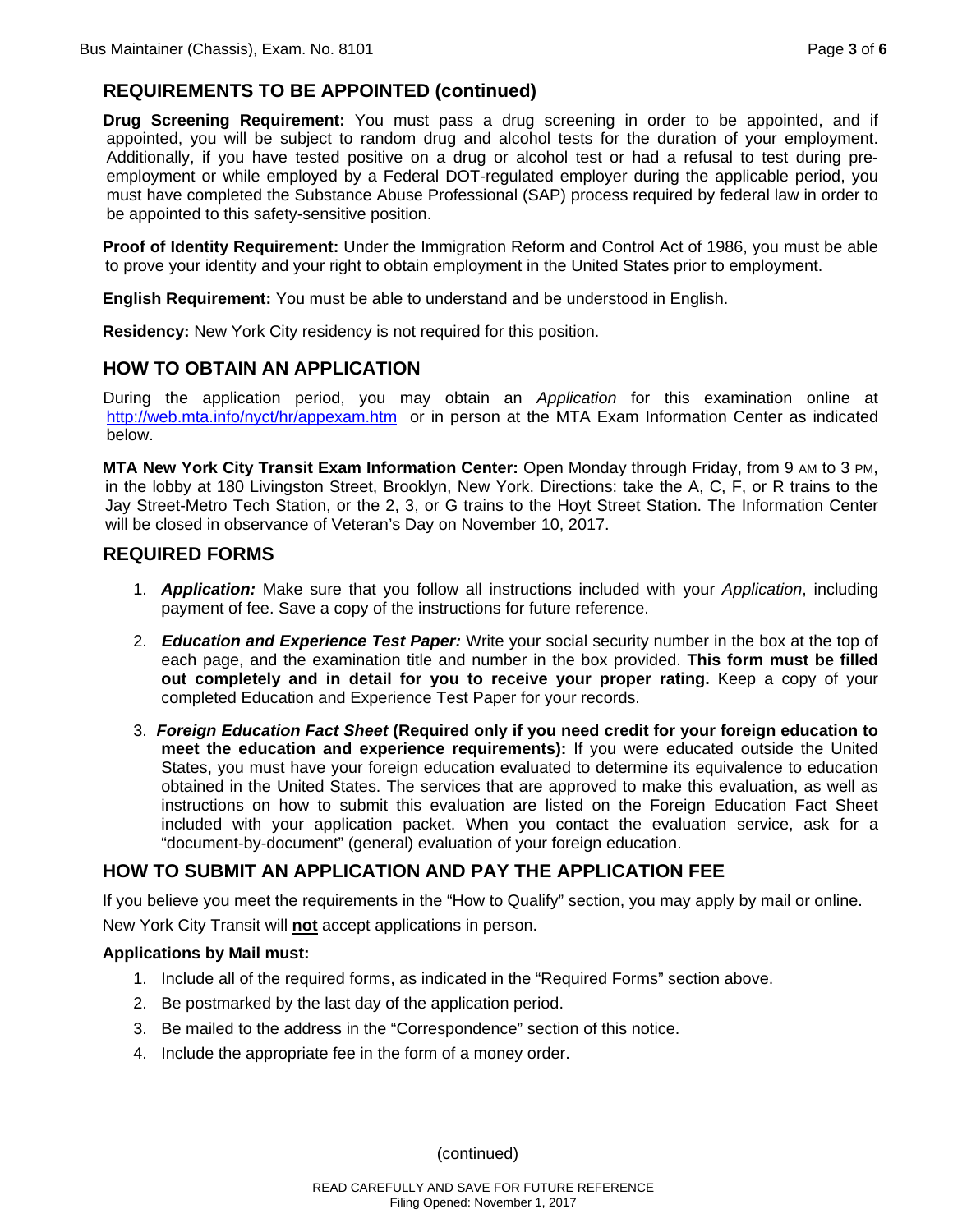## **HOW TO SUBMIT AN APPLICATION AND PAY THE APPLICATION FEE (continued)**

#### **The Money Order (Postal Money Order Preferred) must:**

- 1. Be made payable to NYC Transit.
- 2. Be valid for one year.
- 3. Have the following information written on it: your name, home address, the last four digits of your social security number, and the exam title and exam number.

Save your money order receipt for future reference and proof of filing an *Application*.

Cash and personal checks will not be accepted.

#### **Online applications:**

- 1. Apply using http://mta.info/nyct/hr/appexam.htm by the last day of the application period.
- 2. Log into your existing account or create a new account online to apply.
- 3. Follow the steps to submitting an application.
- 4. A confirmation number will appear on the same page after submitting your Application.
- 5. Below the confirmation number, a Pay Examination Fee button will appear for you to click to open the payment page.
- 6. A major credit card or a bank card associated with a bank account must be used when paying the application fee.
- 7. You will be sent a confirmation email after you submit payment for the application fee.

Computers with internet access are available on a limited basis at branches of the New York Public Library, the Brooklyn Library and the Queens Library to patrons with a valid library card.

## **HOW TO SUBMIT AN APPLICATION WHEN REQUESTING A FEE WAIVER**

Applicants who would like to request a Fee Waiver must obtain an application in person at the MTA Exam Information Center as indicated above and must submit the application and required forms by mail to the address in the Correspondence section below **by the last day of the application period**.

MTA New York City Transit will not accept applications in person. Additional information on how to request an application fee waiver is available with the Application.

## **ADMISSION LETTER**

An *Admission Letter* or *Not Qualified Letter* will be mailed to you about 10 days before the date of the multiple-choice test. If you do not receive an *Admission Letter* at least 4 days before this date, you may obtain a duplicate letter at the MTA Exam Information Center (as indicated above). A paper copy of the *Admission Letter* is your ticket for admission to the test.

## **THE TEST**

You will be given a qualifying multiple-choice test and a competitive practical skills test. You must achieve a score of at least 70% to pass each test. Only those who pass the qualifying multiple-choice test will be called to take the practical skills test. Your score on the practical skills test will determine 100% of your final score.

The qualifying multiple-choice test may include questions on: the maintenance, troubleshooting and repair of buses, automobiles and trucks, including their engines, transmissions, running gears, air-conditioning, and electrical and mechanical accessories; proper selection and use of materials, machinery and tools of the trade; safe and efficient work practices; reading and interpreting specifications and drawings; related mathematical calculations; record keeping; and other related areas.

The competitive practical skills test may be designed to measure your ability to use tools; read schematics; install, repair, and adjust vehicle components; and troubleshoot and repair electrical components using meters and other equipment.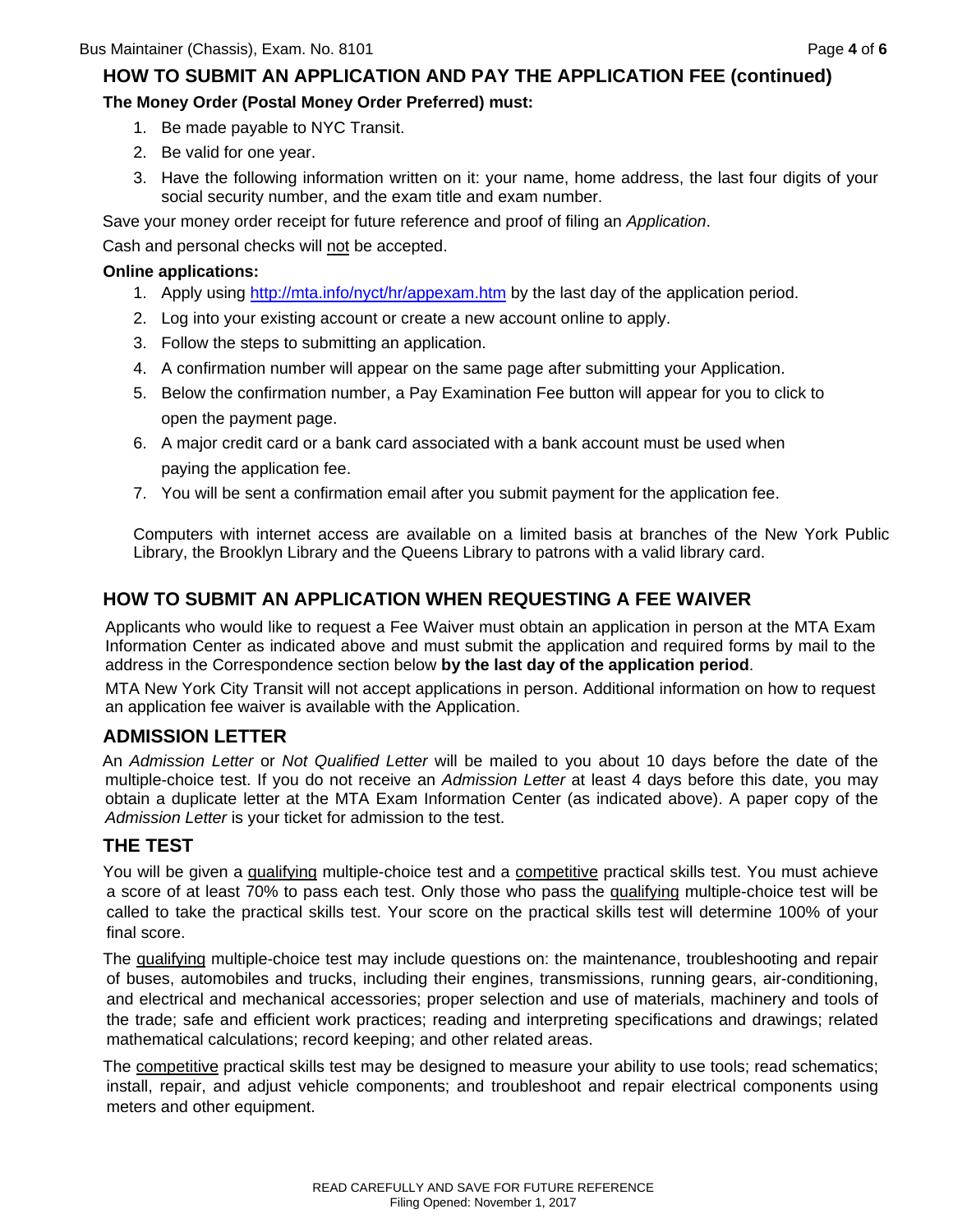## **TEST ADMINISTRATION GUIDELINES**

**Warning**: You are not permitted to enter the test site with cellular phones, beepers, pagers, cameras, portable media players, or other electronic devices. Calculators are **not** permitted. Electronic devices with an alphabetic keyboard or with word processing or data recording capabilities, such as planners, organizers, etc. are prohibited. If you use any of these devices in the building at any time before, during or after the test, you may not receive your test results, your score may be nullified, and your application fee will not be refunded. You may not have any other person, including children, present with you while you are being processed for or taking the test and no one may wait for you inside of the test site while you are taking the multiple-choice test.

**Required Identification:** You are required to bring one (1) form of valid (non-expired) signature and photo bearing identification to the test site. The name that was used to apply for the exam must match the first and last name on the photo ID. A list of acceptable identification documents is provided below. If you do not have an acceptable ID, you may be denied testing. Acceptable forms of identification (bring one) are as follows: State issued driver's license, State issued identification card, US Government issued Passport, US Government issued Military Identification Card, US Government issued Alien Registration Card, Employer ID with photo, or Student ID with photo.

**Leaving**: You must leave the test site once you finish the multiple-choice test. If you leave the test site after being fingerprinted, but before completing the test, you will not be permitted to re-enter. If you disregard this instruction and re-enter the test site, you may not receive your test results, your test score may be nullified, and your application fee will not be refunded.

#### **THE TEST RESULTS**

If you meet the education and experience requirements and pass the qualifying multiple-choice test and the competitive practical skills test, your name will be placed on an eligible list and you will be given a list number. You will be notified by mail of your test results. If you meet all requirements and conditions, you will be considered for appointment when your name is reached on the eligible list.

#### **ADDITIONAL INFORMATION**

**Promotion Test:** Promotion examinations for this title are being held for eligible MaBSTOA employees. The names appearing on the promotion list resulting from this examination will be considered first in filling vacancies

**Training:** Each appointee will be required to successfully complete a one-year probationary period, during which time the appointee may be terminated.

#### **SPECIAL ARRANGEMENTS**

**Special Test Accommodations:** If you plan to request special testing accommodations due to disability or an alternate test date due to your religious belief, follow the instructions included with your *Application* and mail your request to the address found in the "Correspondence" section below no later than 30 days prior to the scheduled test date.

**Make-Up Test:** You may apply for a make-up test if you cannot take the test on the regular test date for any of the following reasons:

- 1. Compulsory attendance before a public body;
- 2. Absence for one week following the death of a spouse, domestic partner, parent, sibling, child or child of a domestic partner;
- 3. Absence due to ordered military duty;
- 4. A clear error for which MTA New York City Transit is responsible; or
- 5. A temporary disability, pregnancy-related, or child-birth-related condition preventing you from taking the test.

To request a make-up test, mail your request with your documentation of special circumstances to the address found in the "Correspondence" section below within one week of your scheduled test date.